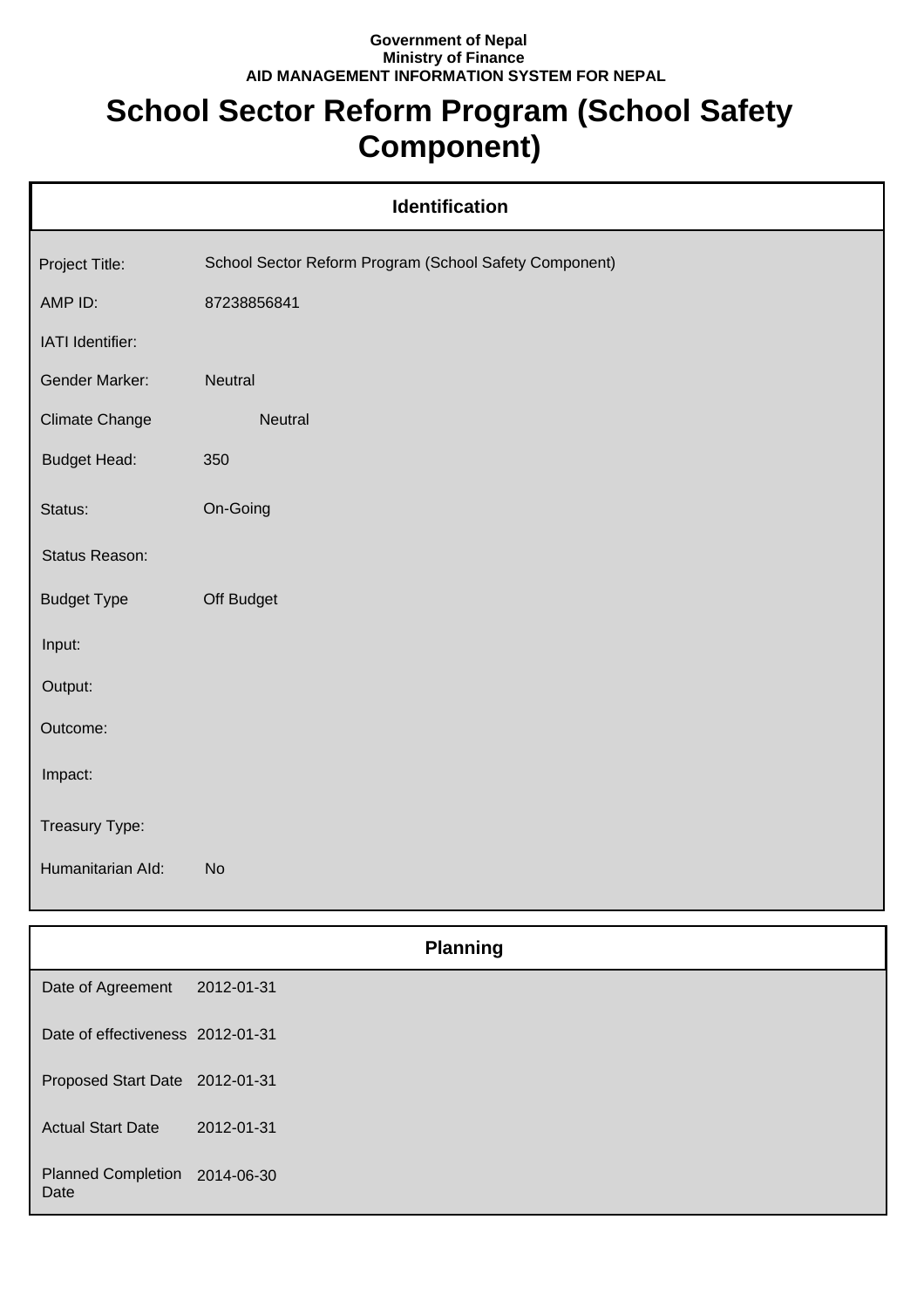| Location     |            |
|--------------|------------|
| Location     | Percentage |
| <b>NEPAL</b> | 100.0%     |

| <b>National Plan</b>                                                            |            |
|---------------------------------------------------------------------------------|------------|
| Program                                                                         | Percentage |
| [ Education ] [ Social Development Policy ] [ National Development Plan (NDP) ] | 100.0%     |

| <b>Sector</b>                           |            |  |
|-----------------------------------------|------------|--|
| Sector                                  | Percentage |  |
| Nepal Sector Classification EDUCATION 0 | 100.0%     |  |

| <b>Implementing/Executing Agency</b> |        |  |  |
|--------------------------------------|--------|--|--|
| Donor                                |        |  |  |
| Government of Australia              | 0.0%   |  |  |
| <b>Responsible Organization</b>      |        |  |  |
| Ministry of Education                | 100.0% |  |  |
| <b>Executing Agency</b>              |        |  |  |
| Department of Education              | 100.0% |  |  |
| <b>Implementing Agency</b>           |        |  |  |
| Asian Development Bank<br>100.0%     |        |  |  |
| <b>INGOs</b>                         | 0.0%   |  |  |

|                            |                       |                    | <b>Funding</b>                |            |                     |
|----------------------------|-----------------------|--------------------|-------------------------------|------------|---------------------|
| Transaction<br>Date        | Type of<br>Assistance | Mode of<br>Payment | Post Earthquake<br>Assistance | Commitment | <b>Disbursement</b> |
| <b>UNDISBURSED BALANCE</b> |                       |                    | null                          |            |                     |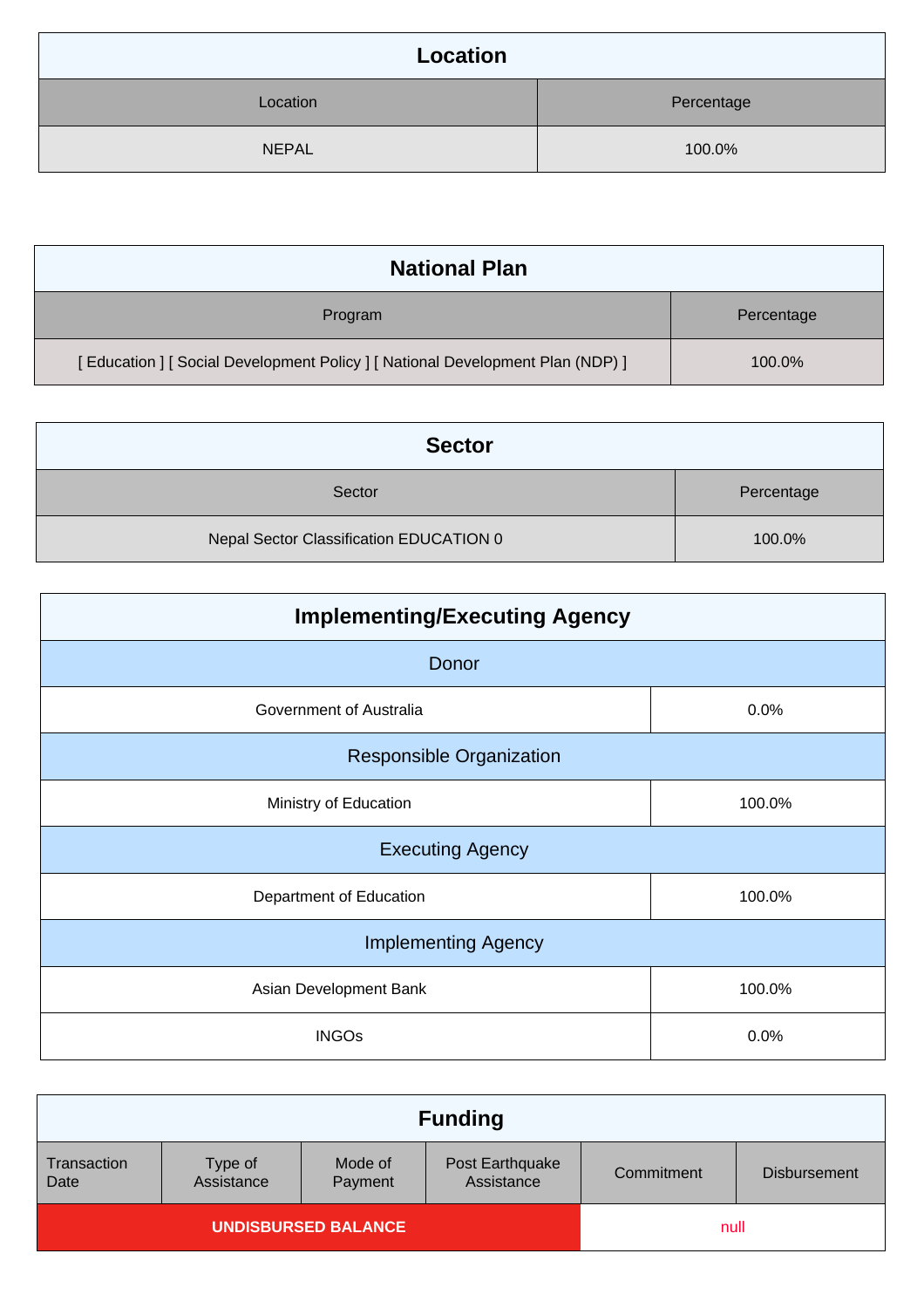| Transaction<br>Date             | Type of<br>Assistance | Mode of<br>Payment    | Post Earthquake<br>Assistance  | Commitment | <b>Disbursement</b> |
|---------------------------------|-----------------------|-----------------------|--------------------------------|------------|---------------------|
|                                 |                       |                       | <b>Government of Australia</b> |            |                     |
|                                 |                       |                       | <b>Actual</b>                  |            |                     |
| 7/30/2011                       | <b>Grant Aid</b>      | <b>Direct Payment</b> | No                             | 4,295,024  |                     |
| 7/30/2011                       | Grant Aid             | <b>Direct Payment</b> | No                             | 4,295,024  |                     |
| 12/9/2011                       | Grant Aid             | <b>Direct Payment</b> | N <sub>o</sub>                 | Ю          | 4,021               |
| 5/10/2012                       | Grant Aid             | <b>Direct Payment</b> | No.                            | Ю          | 529,501             |
| 5/11/2012                       | Grant Aid             | <b>Direct Payment</b> | No                             | 10         | 3,391,683           |
|                                 |                       | <b>Total</b>          |                                | 8,590,046  | 3,925,203           |
| Total (Government of Australia) |                       |                       | 8,590,046                      | 3,925,203  |                     |
| <b>UNDISBURSED BALANCE</b>      |                       |                       | 4,664,843                      |            |                     |

| <b>Progress Achieved</b>       |  |
|--------------------------------|--|
| Progress Achieved:             |  |
| Key Problems:                  |  |
| Steps Taken to Solve Problems: |  |